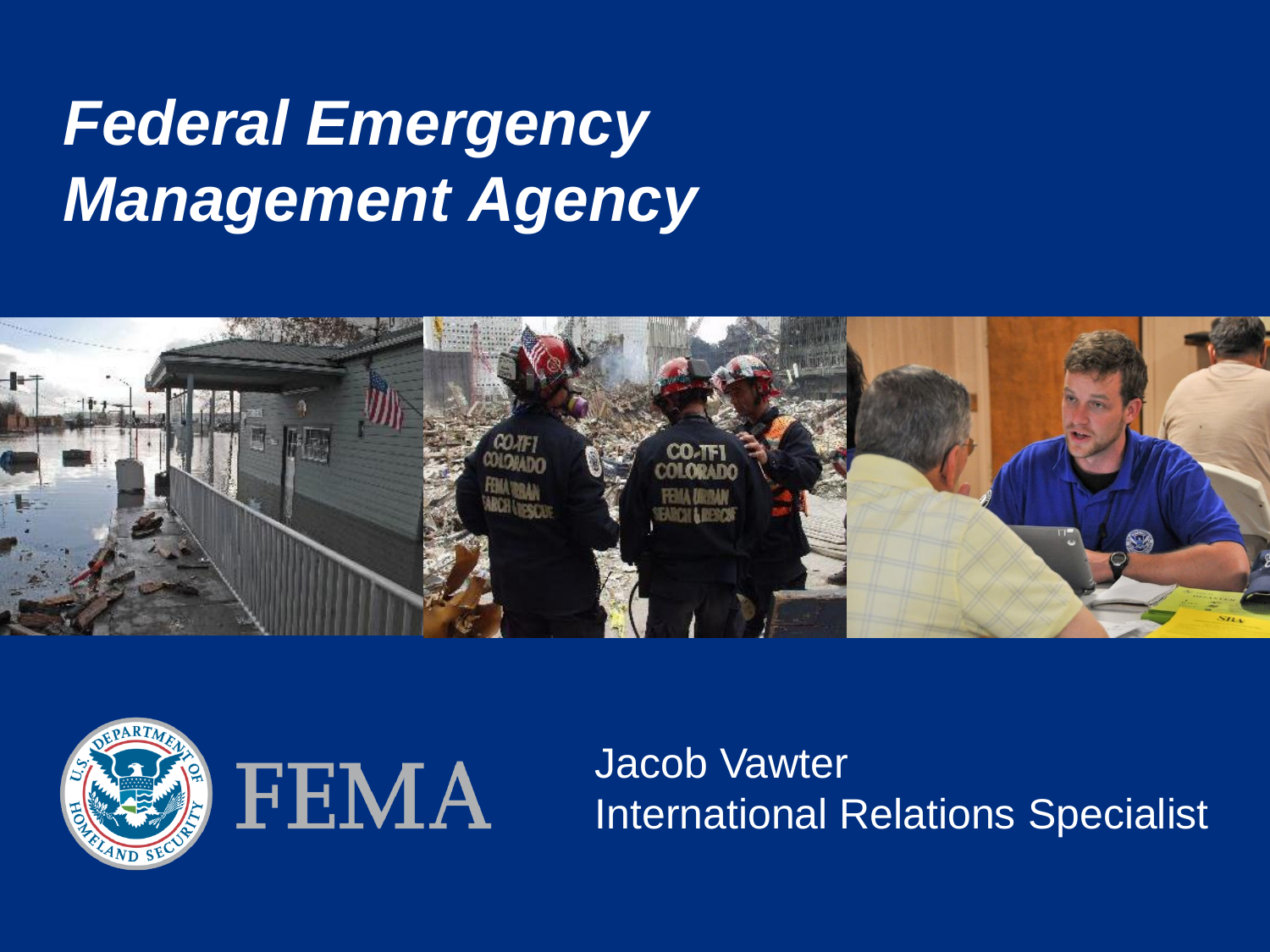

**United States National Response Concept If starts with you** 

**- Disaster Assistance to Foreign Nationals - How We Help your Citizens** 

**External Communications How we can Work Together** 

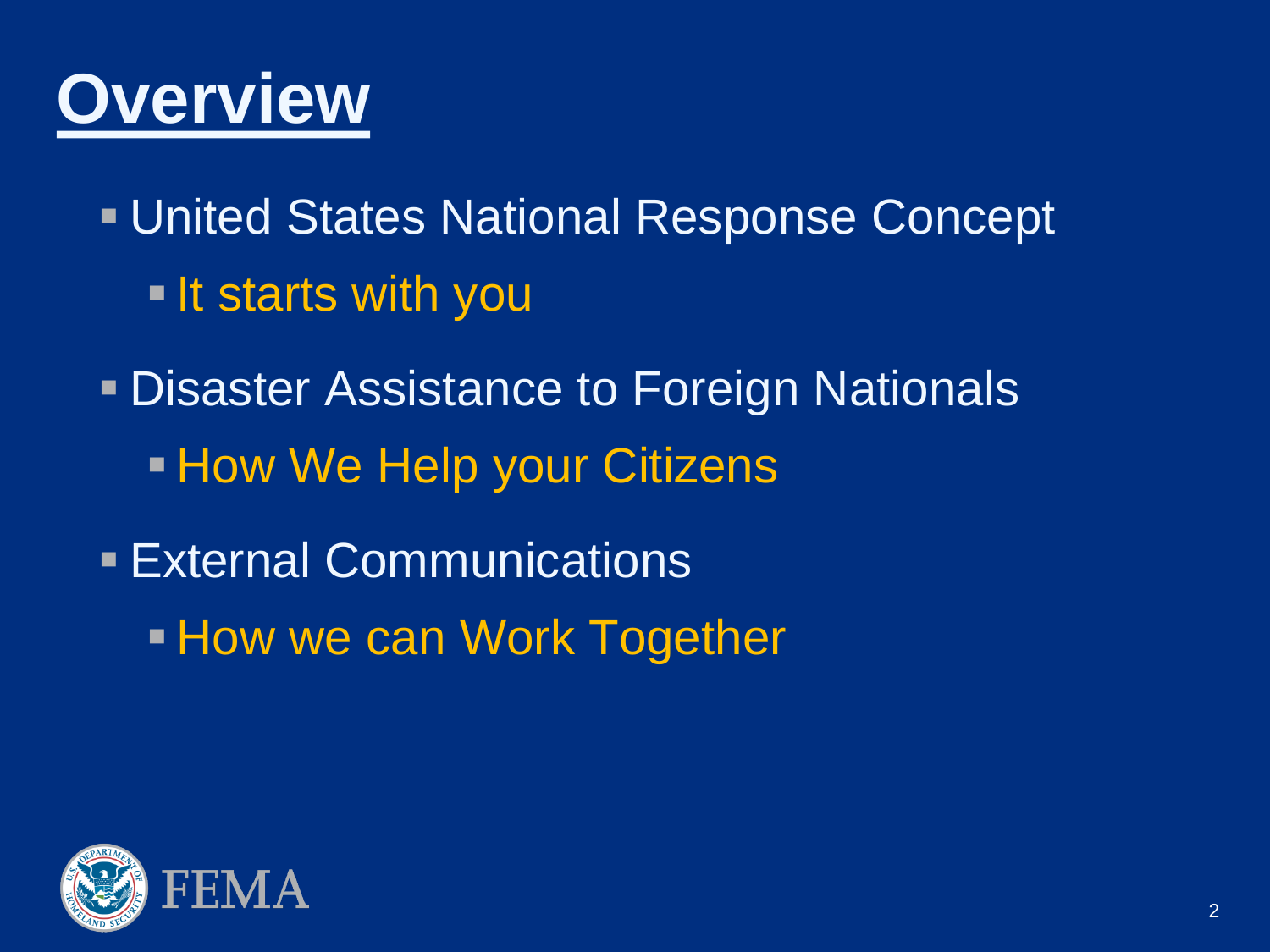# FEMA Mission

**FEMA's mission is to support our citizens and first responders to ensure that as a Nation we work together to build, sustain, and improve our capability to prepare for, protect against, respond to, recover from, and mitigate all hazards.**







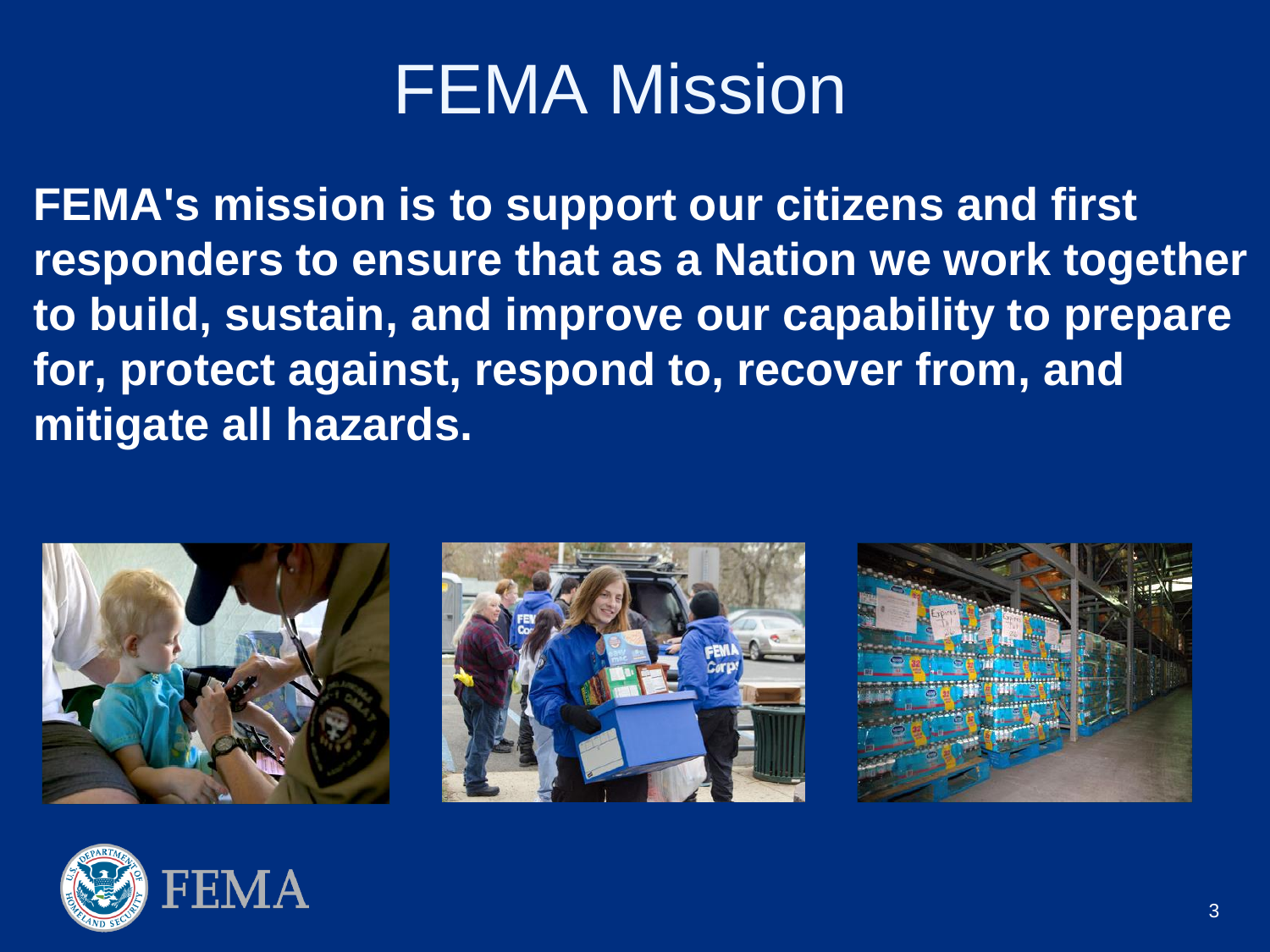## Emergency Management Begins with YOU



- Do you have an emergency plan?
- Do you know your neighbors?
- Do they have functional needs?
- Do they know your functional needs?
- What is your nearest source of emergency supplies?

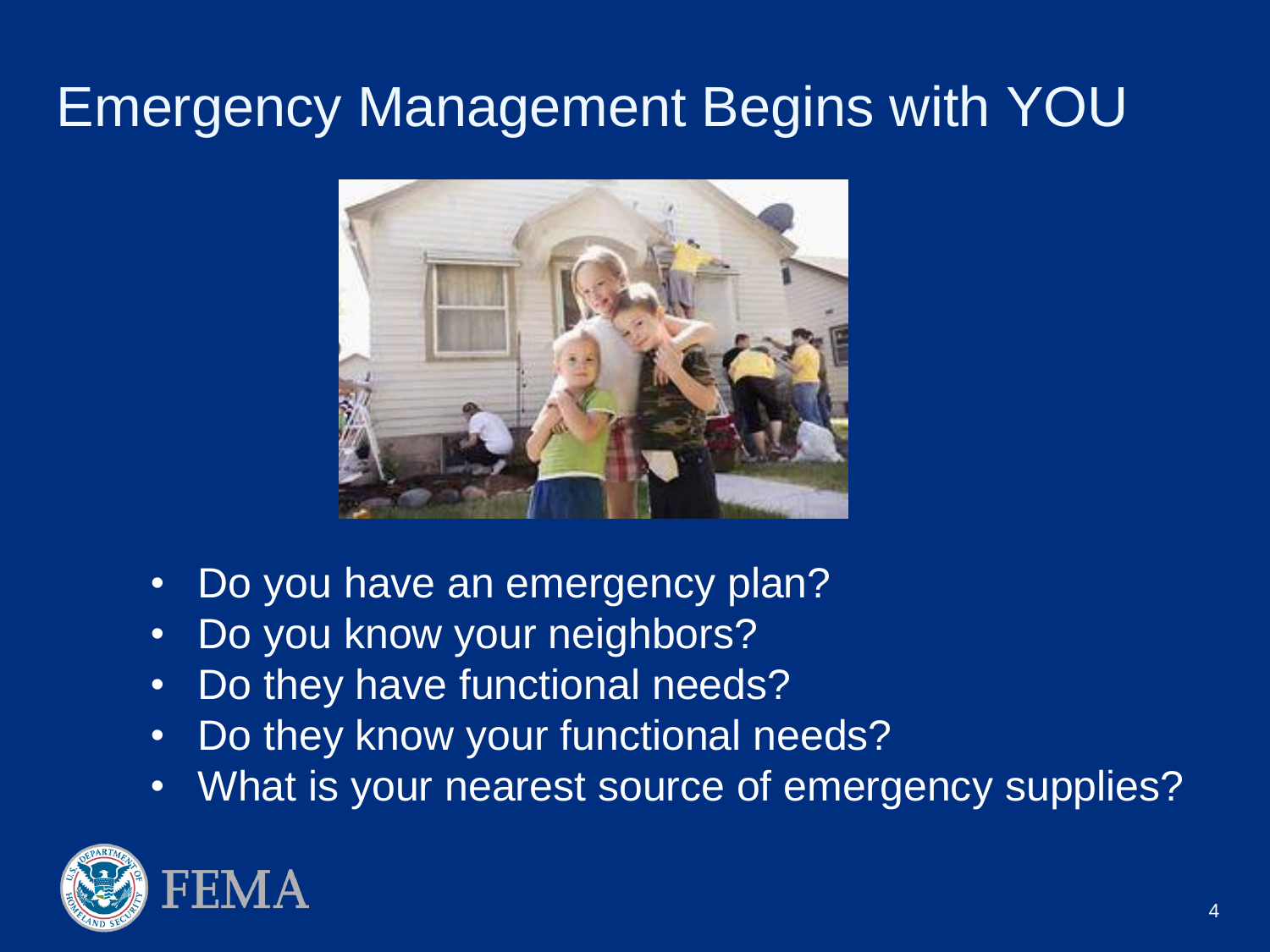# Assistance to Foreign Nationals

- Lawful permanent residents are eligible for most types of disaster assistance from the U.S. Government.
- Types of Individual Assistance available through FEMA to all foreign nationals:
	- **Emergency Assistance**
	- **Crisis Counseling Programs**
	- **Disaster Legal Services**
	- **Referrals to Embassies at Disaster Recovery Centers**

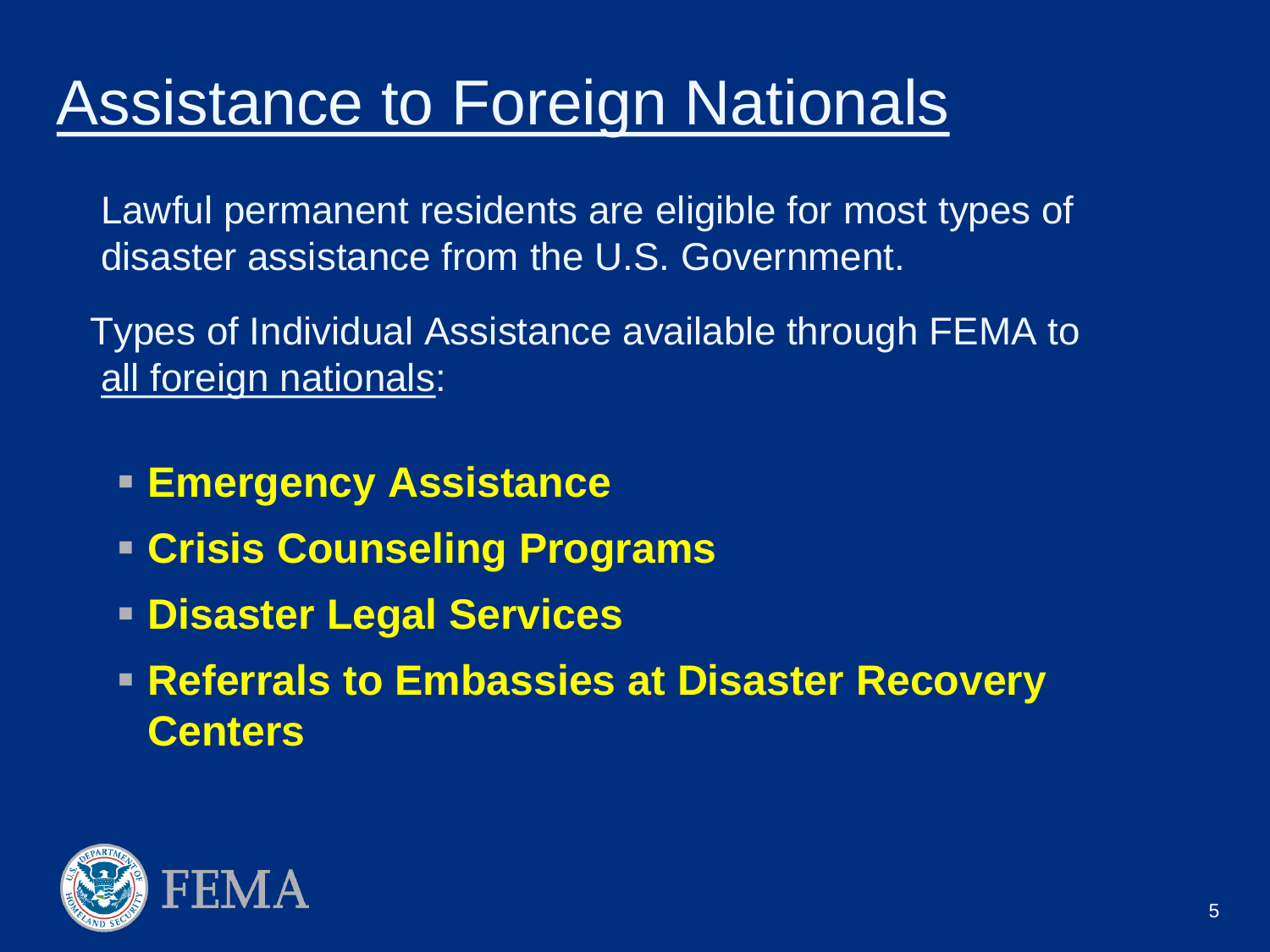## Emergency Assistance

- Food
- Water
- **First Aid**
- Medicine
- Shelter

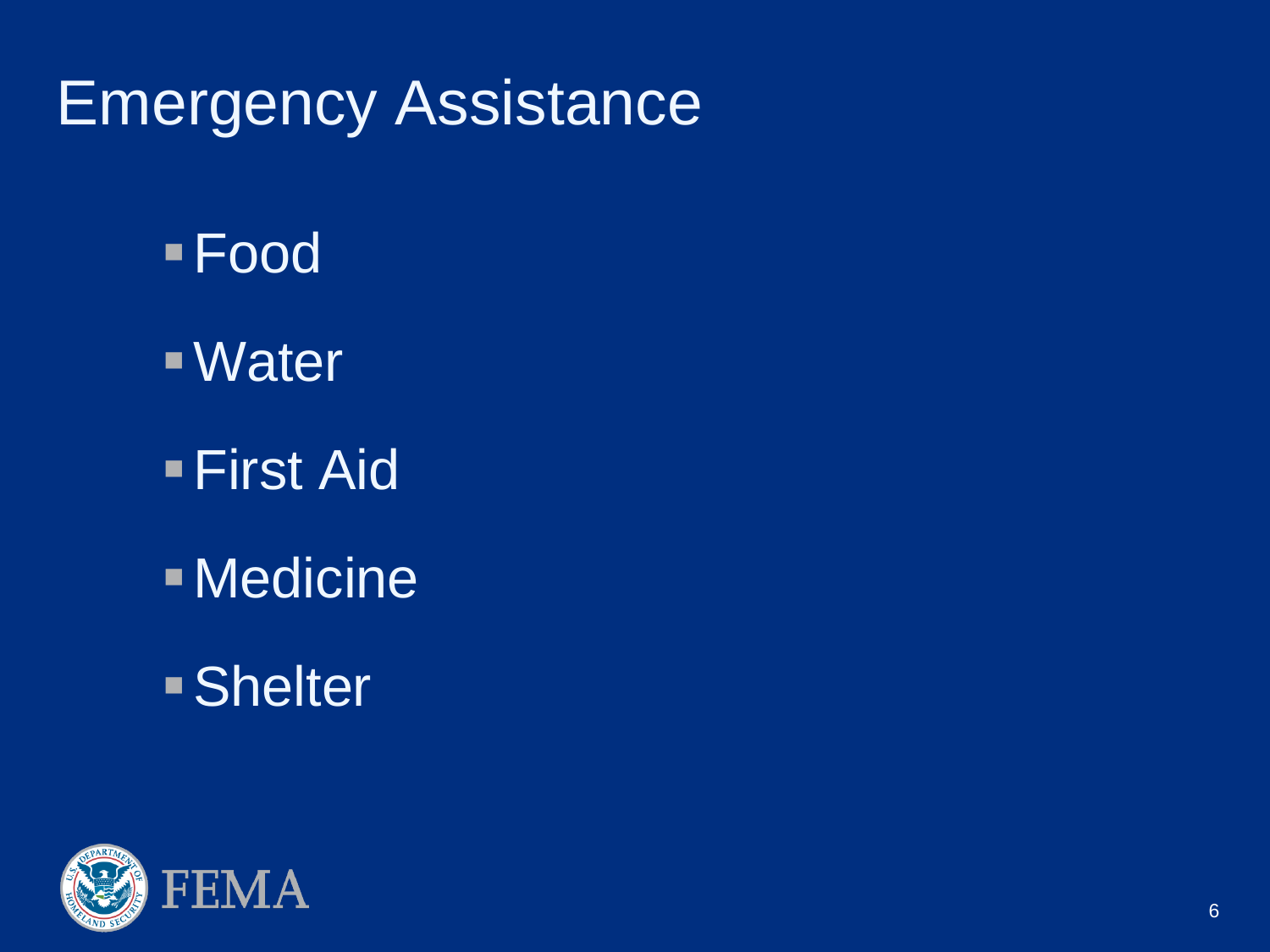# Crisis Counseling

**Provides services to assist individuals & communities through** outreach and psychoeducational services.

- Services funded include:
	- o individual crisis counseling
	- o group crisis counseling
	- o public education
	- o assessments & referrals
	- o distribution of educational materials

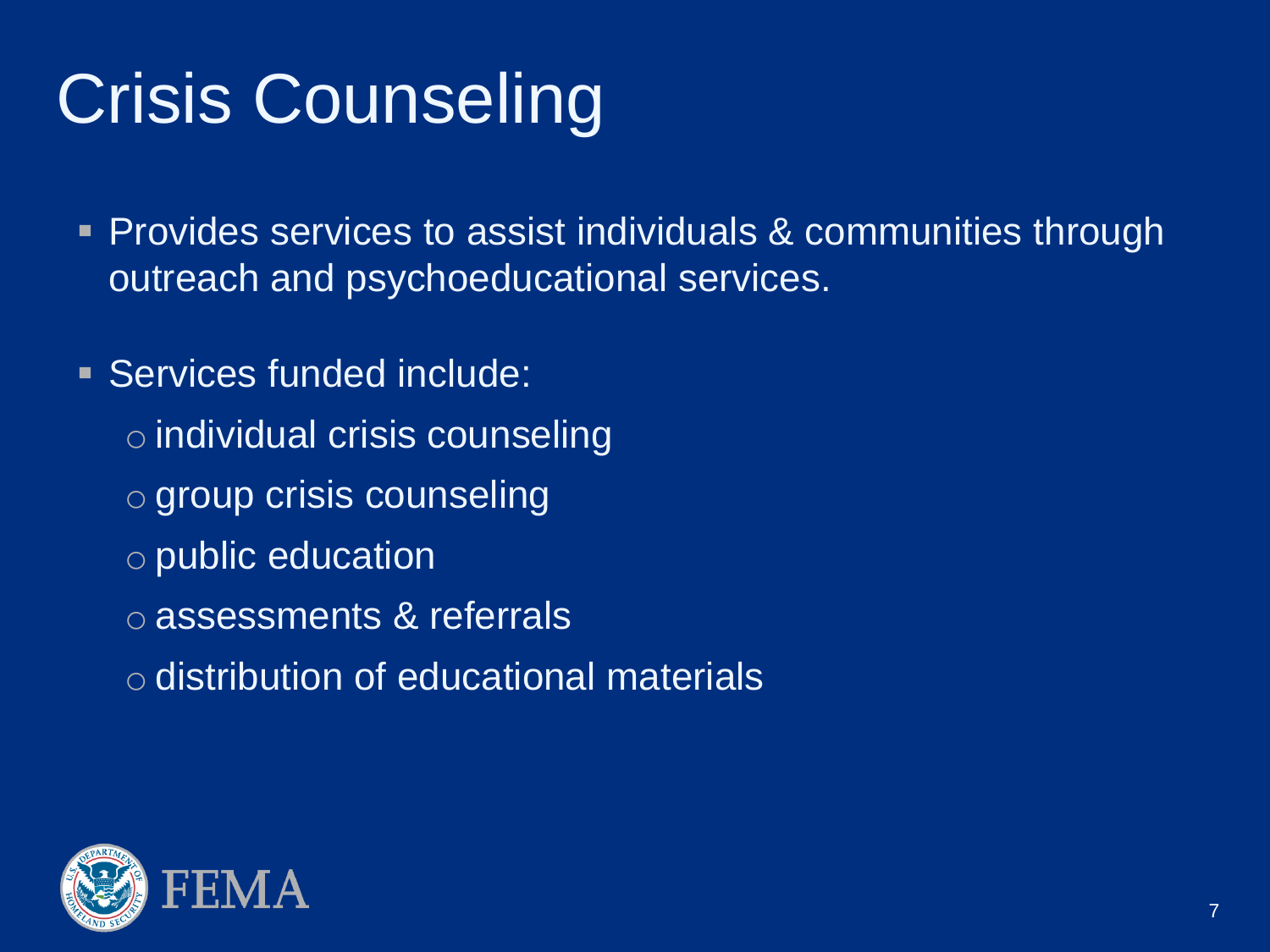# Disaster Legal Services

#### Services may include:

- Help with insurance claims (medical, property, life, etc.)
- Creating new wills or other legal documents lost in the disaster
- **Help with home repair contracts**
- **Advice on problems with landlords**
- **Bankruptcy**

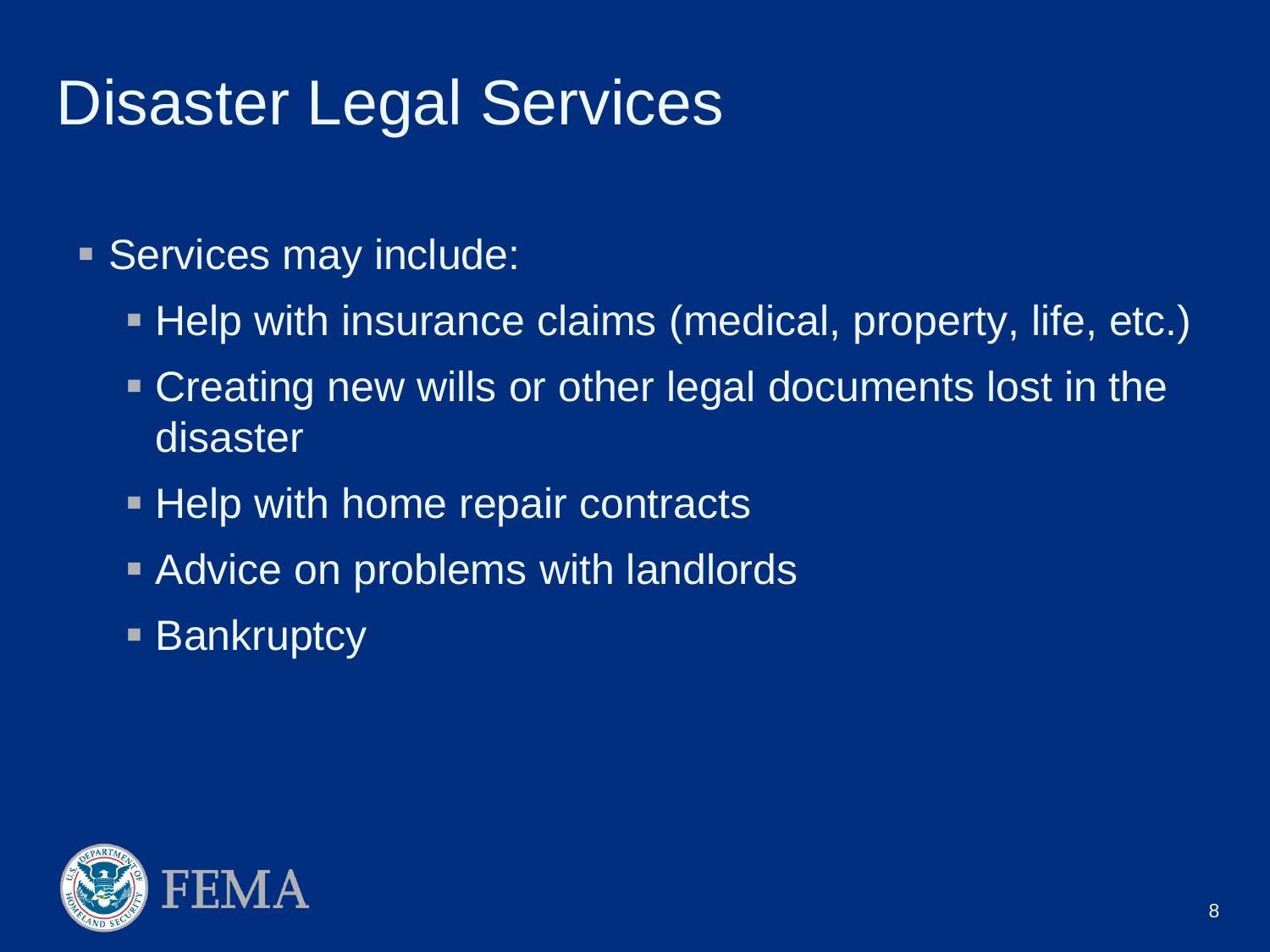## **Communications**

#### **PRIOR TO, DURING and AFTER A DISASTER:**

#### **Know Your Risk and What To Do**

- Contact your local emergency management office
- **Listen to radio, television, and NOAA Weather** Radio All Hazards for current information
- Be prepared to act quickly.

**Evacuate if you are directed by local authorities to do so. Be sure to follow their instructions.**

*Follow us on Twitter – @FEMA*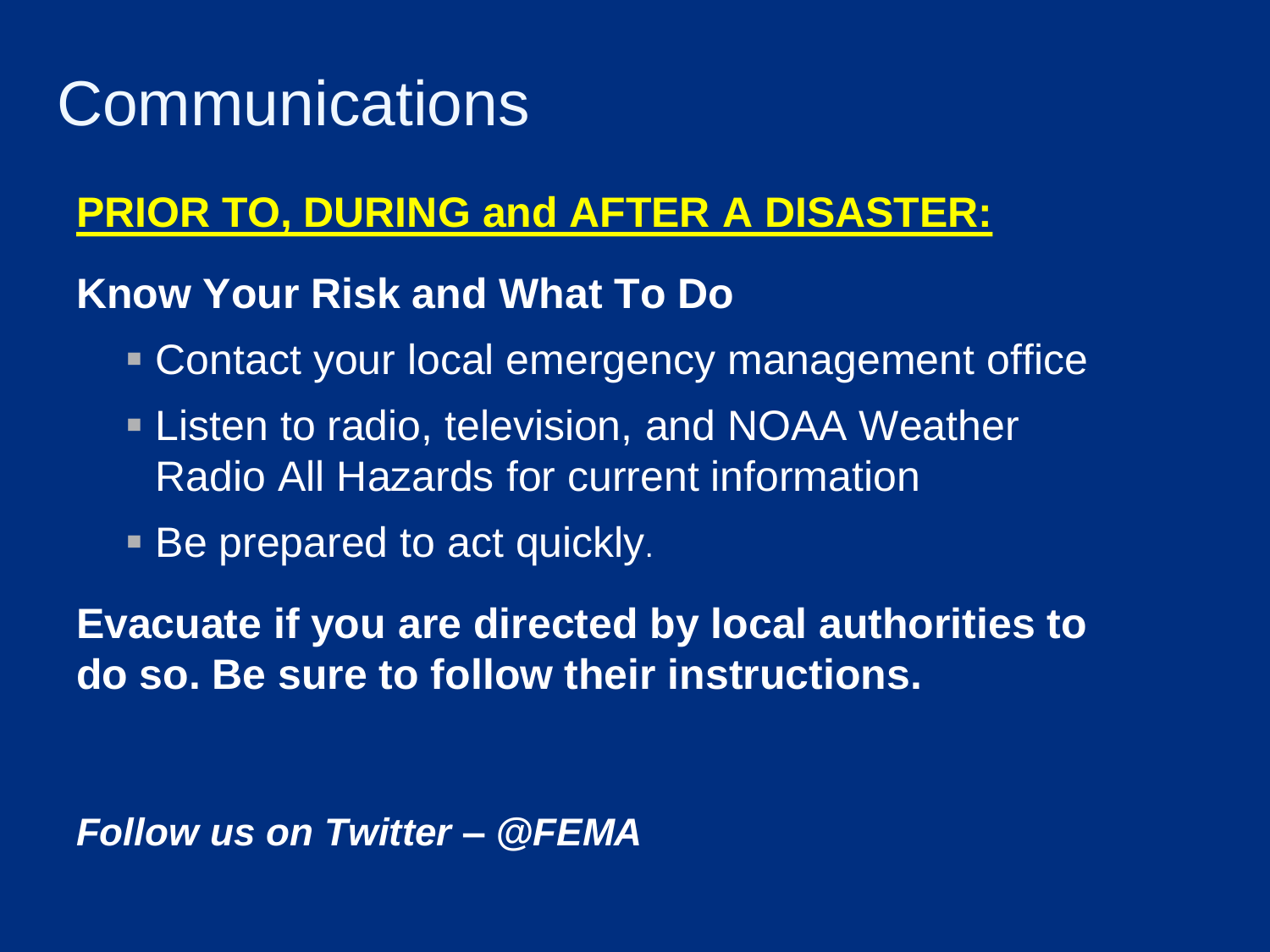### **Preparedness**

#### Resources:

- **Local emergency management office**
- **Federal Emergency Management Agency** (fema.gov)
- **Ready Campaign (Ready.gov)**
- **American Red Cross (redcross.org)**
- NOAA's National Hurricane Center (nhc.noaa.gov)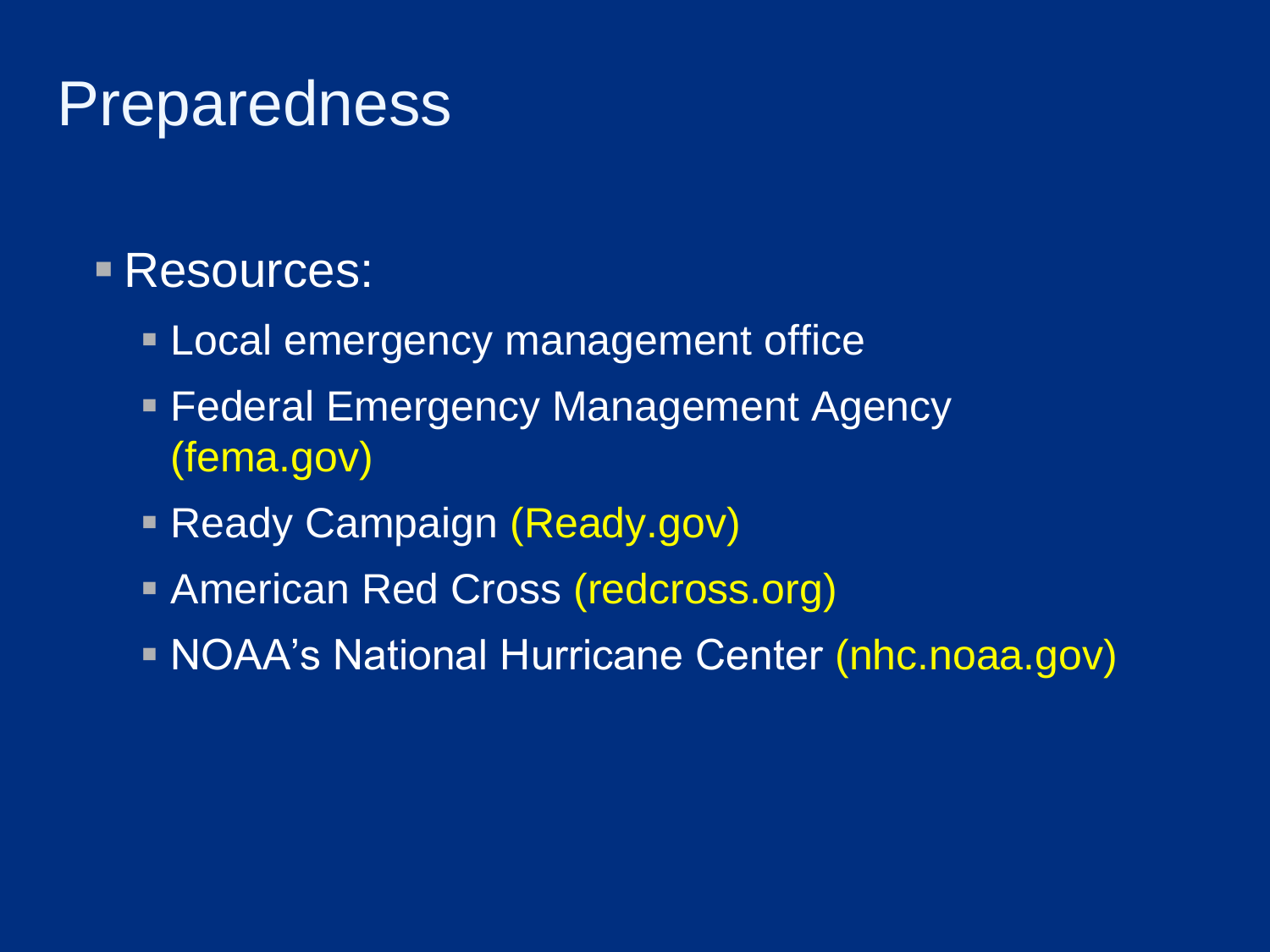# Social Media

**[www.fema.gov](http://www.fema.gov/) Spanish: [www.fema.gov/esp](http://www.fema.gov/esp)**

**[http://m.fema.gov](http://m.fema.gov/) Spanish: <http://m.fema.gov/esp>**

**[www.facebook.com/fema](http://www.facebook.com/fema)**

**[www.twitter.com/fema](http://www.twitter.com/fema)**

**[www.twitter.com/femaregion4](http://www.twitter.com/femaregion4)**

**[www.youtube.com/fema](http://www.youtube.com/fema)**

**[http://blog.fema.gov](http://blog.fema.gov/)**

**[www.fema.gov/widgets](http://www.fema.gov/widgets)**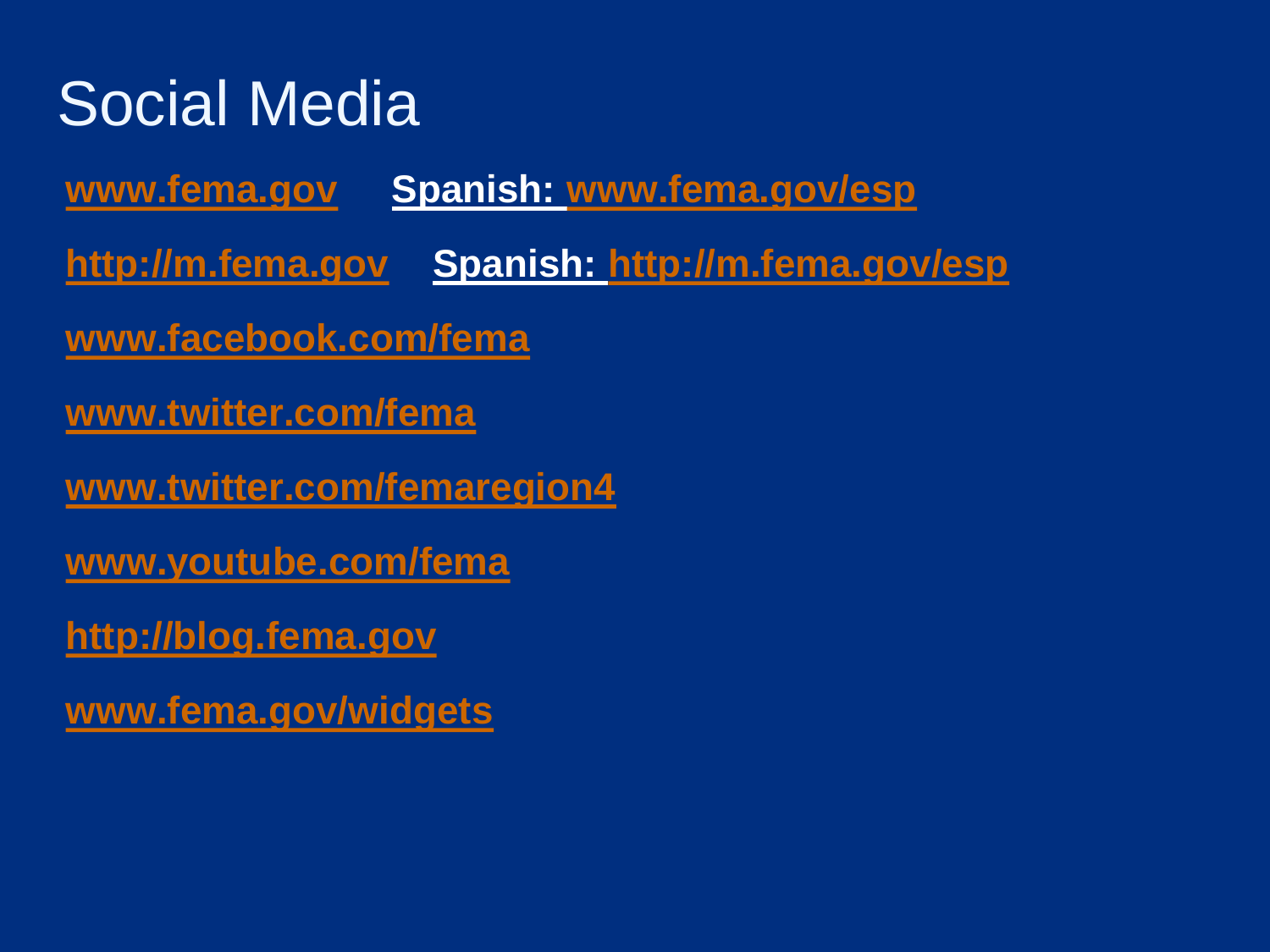

# READY.GOV



# www.ready.gov

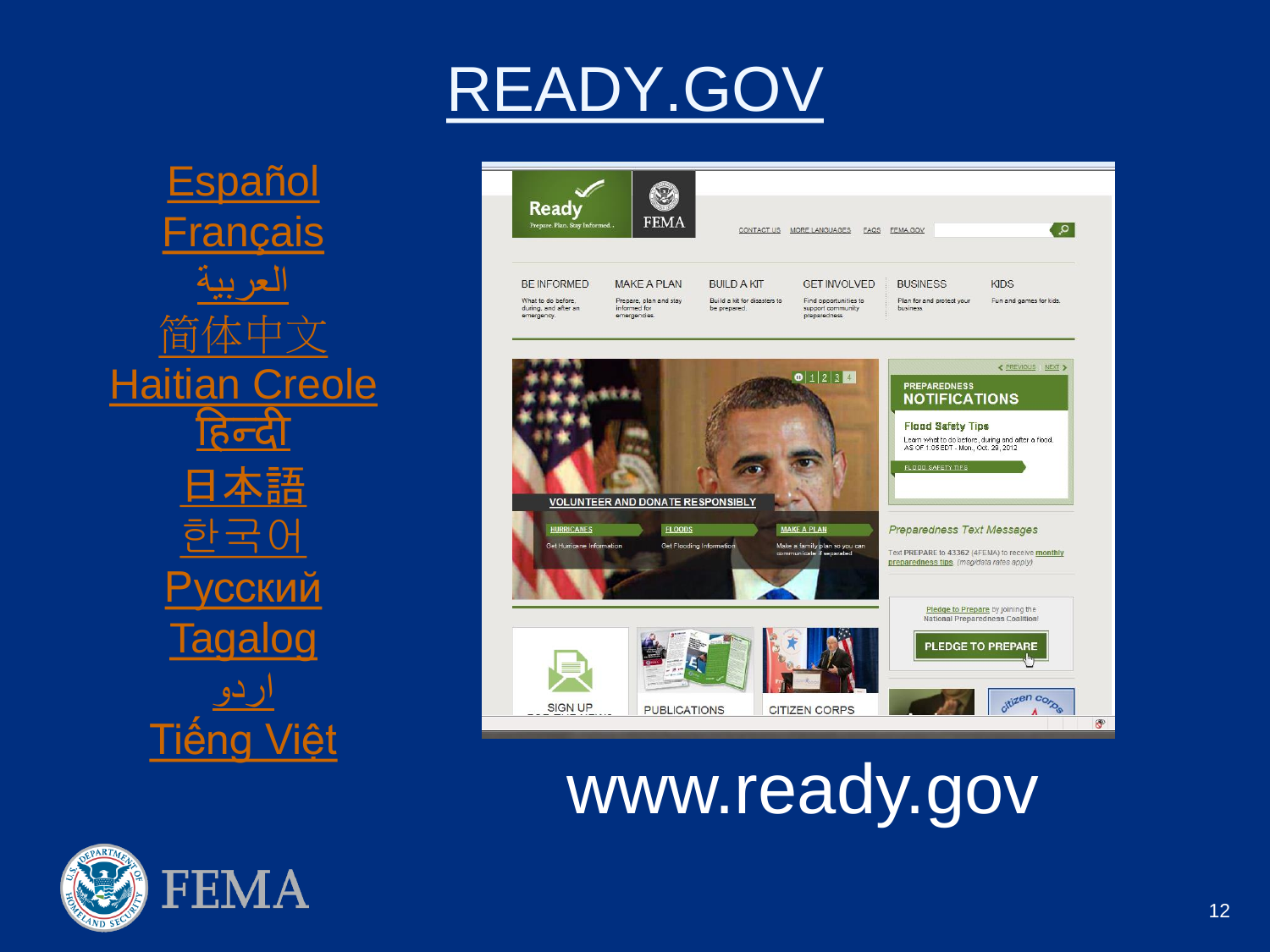# Consular Community Readiness

- **1. Educate.**
- **2. Train.**
- **3. Inform.**
- **4. Organize.**
- **5. Be READY**!



**Community Preparedness: Simple Activities for Everyone** 

Program Leader Guide

**Spender 2011**